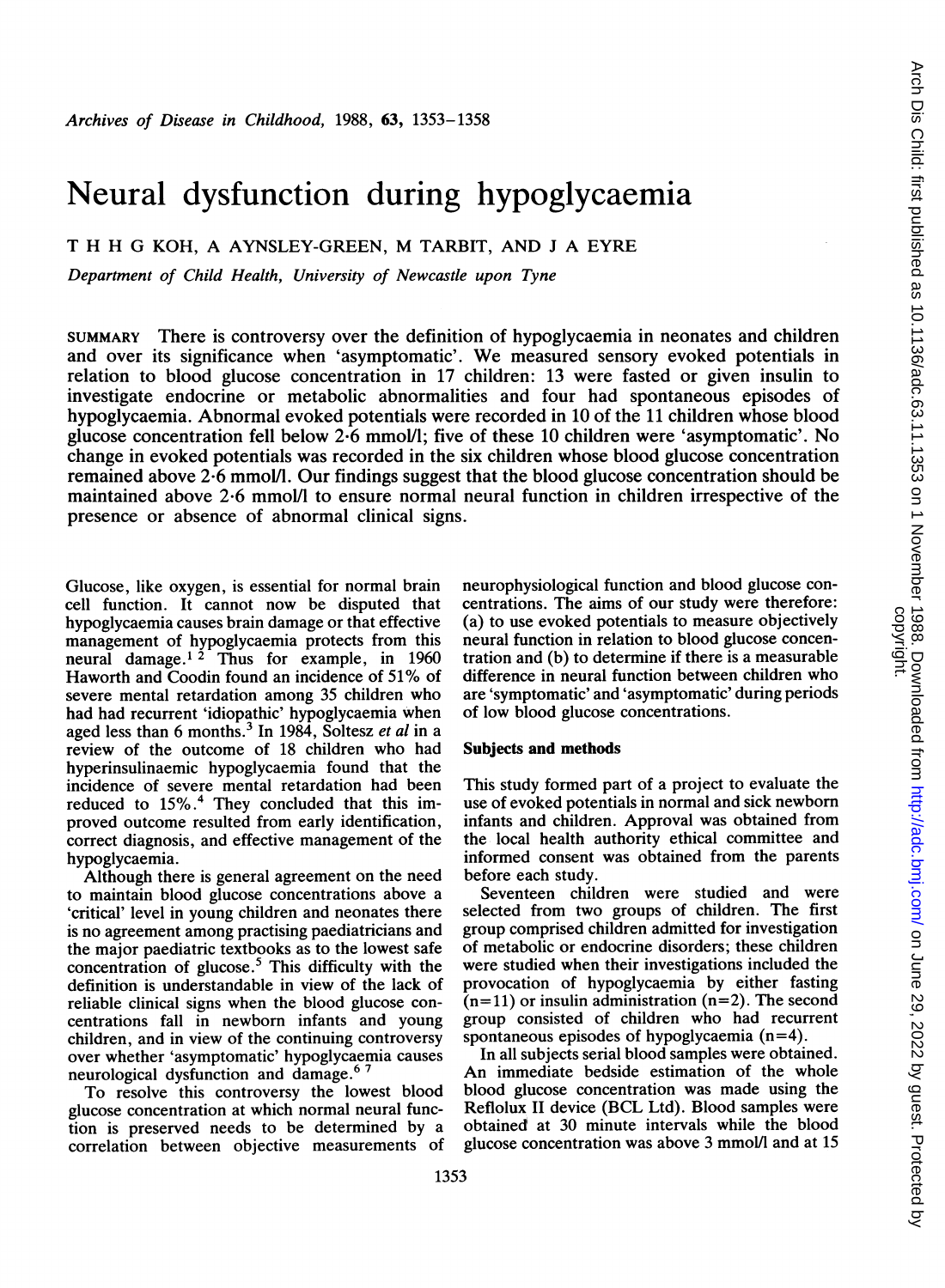#### 1354 Koh, Aynsley-Green, Tarbit, and Eyre

minute intervals if the blood glucose concentration fell below 3 mmol/l. After blood had been withdrawn for clinical diagnostic purposes normoglycaemia was restored by giving glucose or glucagon.

Venous blood was obtained from those subjects in whom an intravenous catheter had been sited, capillary blood was used in the other subjects. From each sample blood was added to fluoride coated tubes for later estimation of the blood glucose concentration using the glucose oxidase method<sup>8</sup> and to perchloric acid for the later estimation of the concentration of ketone bodies (3-hydroxybutyrate and acetoacetate) using enzymatic methods on a Cobas Bio Centrifugal Analyser (Roche) in fluorometric mode.<sup>9</sup>

In all subjects, brainstem auditory evoked potentials (n=12) or serial somatosensory evoked potentials (n=5) were recorded immediately after each sample of blood was taken. All the evoked potential recordings were made by one person (THHGK) who did not take part in the clinical management of the child during the study. The evoked potentials were recorded using a portable Nicolet CA1000 Clinical Averager at the patient's bedside.

Brainstem auditory evoked potentials were elicited using an alternating click (rate 33/s, duration 100  $\mu$ s) delivered by a Nicolet TIP 10 click generating module. The intensity of the click was deter-

mined for each individual subject so that evoked potentials could be elicited reliably in the baseline recordings. The intensity of the stimulus then remained constant throughout each study. To record the evoked potential a silver/silver chloride cup electrode (8 mm in diameter) was placed centrally on the forehead and on the ipsilateral mastoid; an indifferent electrode was placed over the contralateral mastoid. The skin to electrode impedance was maintained at 3 kohms or less. The electroencephalogram was amplified using <sup>a</sup> Nicolet HGA 200A Physiological Amplifier with a band pass filter of 300-3000 Hz. After each click, 10 ms of the electroencephalogram was sampled and a total of 2000 responses were averaged. Two separate averages of 2000 evoked potentials were obtained and the wave latencies had to agree to within 0-1 ms before these averages were accepted.

To elicit somatosensory evoked potentials a 100 ls square wave pulse of electric current was applied over the right median nerve at the wrist, at a rate of 2 stimuli per second. The intensity of this stimulus was determined for each individual so that a twitch was induced in the muscles of the thenar eminence. To record the evoked potential over the somatosensory cortex silver/silver chloride cup electrodes (8 mm in diameter) were placed over the contralateral parietal region and centrally on the forehead,

Table Details of subjects and changes in the evoked potentials during the study

| Subject<br>No | Age          | Details<br>of<br>study | $bs^2$<br>bs <sup>1</sup><br>(mmol/l) |       | Whole<br>blood                 | Evoked potentials         |                         |                | <b>Clinical</b><br>signs |
|---------------|--------------|------------------------|---------------------------------------|-------|--------------------------------|---------------------------|-------------------------|----------------|--------------------------|
|               |              |                        |                                       |       | ketone<br>bodies*<br>(mmol/l)  | Type                      | <b>Baseline</b><br>(ms) | Change<br>(ms) |                          |
|               |              |                        |                                       |       | Subjects with abnormal changes |                           |                         |                |                          |
|               | day          | S                      | $2-4$                                 | $1-4$ | $0 - 03$                       | <b>Brainstem</b> auditory | 4.98                    | $+0.38$        | None                     |
| 2             | day          | S                      | 1.9                                   | $1-4$ | $0 - 01$                       | <b>Brainstem</b> auditory | 5.50                    | $+0.34$        | None                     |
| 3             | 2 days       | S                      | 2.1                                   | 1.9   | 0.40                           | <b>Brainstem auditory</b> | $5-00$                  | $+0.40$        | None                     |
| 4             | 2 days       | F                      | 4.1                                   | 2.5   | 0.05                           | Brainstem auditory        | $5-03$                  | $+0.60$        | <b>Drowsy</b>            |
| 5             | 3 days       | S                      | 4.2                                   | 0.7   | $0 - 05$                       | <b>Brainstem auditory</b> | 5.28                    | $+0.32$        | None                     |
| 6             | $0.3$ years  | F                      | $3-0$                                 | 2.3   | 0.04                           | Somatosensory             | $20-00$                 | $+4.00$        | Drowsy                   |
| 7             | $1.3$ years  | F                      | $3-4$                                 | 2.5   | $5 - 30$                       | <b>Brainstem auditory</b> | 4.75                    | $+0.56$        | None                     |
| 8             | $3.9$ years  | F                      | 2.6                                   | $1-6$ | 0.40                           | <b>Brainstem</b> auditory | $4 - 00$                | $+0.40$        | <b>Drowsy</b>            |
| $\mathbf{9}$  | $15.3$ years |                        | 3.9                                   | 0.9   | ND                             | <b>Brainstem</b> auditory | 4.16                    | $+0.31$        | <b>Drowsy</b>            |
| 10            | $16.0$ years |                        | 4.0                                   | $1-2$ | ND                             | Brainstem auditory        | 4.00                    | $+0.32$        | <b>Drowsy</b>            |
|               |              |                        |                                       |       | Subjects with no               | changes                   |                         |                |                          |
| 11            | $0.7$ years  | F                      | 5.6                                   |       | 0.26                           | Brainstem auditory        | 4.75                    | $+0.12$        | None                     |
| 12            | $1.5$ years  | F                      | $3 - 4$                               |       | 0.45                           | Somatosensory             | $20-00$                 | $+1.00$        | None                     |
| 13            | $2-0$ years  | F                      | $4-8$                                 |       | 0.28                           | Somatosensory             | 16.60                   | $-1.10$        | None                     |
| 14            | $4.2$ years  | F                      | $3-2$                                 |       | 4.50                           | <b>Brainstem</b> auditory | $4 - 01$                | $+0.10$        | None                     |
| 15            | $6.0$ years  | F                      | 1.9                                   |       | $2 - 40$                       | Somatosensory             | 14.00                   | $+1.20$        | None                     |
| 16            | $11.9$ years | F                      | $3-4$                                 |       | 0.24                           | Somatosensory             | $17 - 00$               | 0.00           | None                     |
| 17            | $12.0$ years | F                      | $3-4$                                 |       | 0.11                           | Brainstem auditory        | 4.03                    | $+0.14$        | None                     |

bs<sup>1</sup>=The lowest blood glucose concentration associated with normal neural function.

bs<sup>2</sup>=The blood glucose concentration immediately before the first abnormal evoked potential was recorded.

\*Acetoacetate and 3-hydroxybutyrate: normal range when normoglycaemic is 0-02-0-49 mmol/l. ND=not done.

S=Spontaneous hypoglycaemia, F=fasting, I=insulin administration.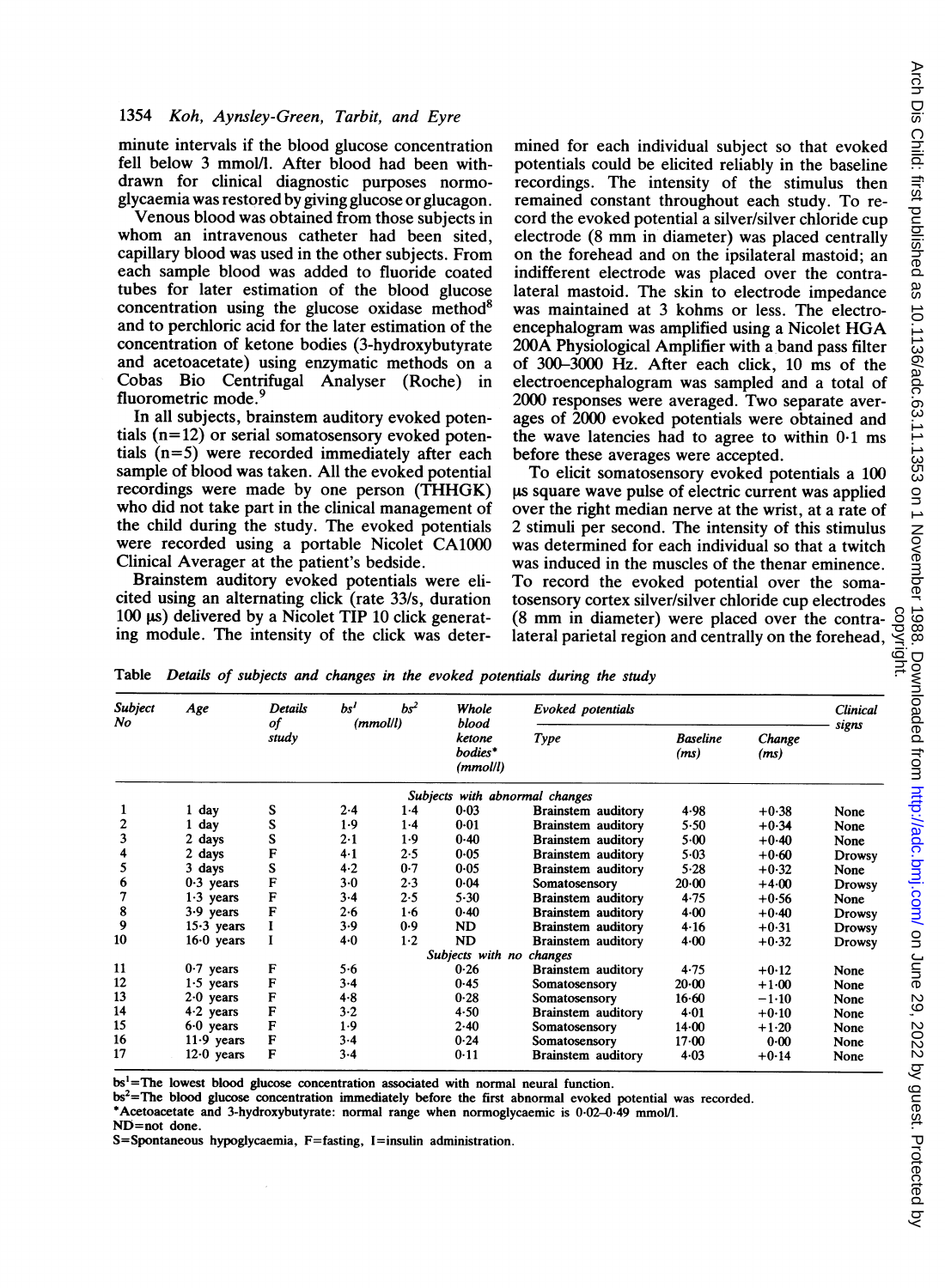with an indifferent electrode placed over the biceps of the right arm. The impedance of the recording electrodes was maintained at 3 kohms or less. The electroencephalogram was amplified by  $10<sup>4</sup>$  by a Nicolet HGA <sup>200</sup> Physiological Amplifier and <sup>a</sup> filter bandpass of 30-3000 Hz was used. Fifty ms of the electroencephalogram was sampled after each stimulus was applied to the median nerve and an average of 50 responses was made. Two separate averages of somatosensory evoked potentials were obtained and the latencies of the onset of the first wave  $(N_1)$  which is thought to be generated by the arrival of the afferent volley at the cortex were measured. The latencies had to agree to within  $0.1$  ms for the averages to be accepted.

Both brainstem auditory and somatosensory evoked potentials were plotted onto paper for immediate scrutiny and transfered to a microcomputer for later analysis.

#### **Results**

The details of the 17 subjects studied are summarised in the table.

Fig <sup>1</sup> shows serial recordings of somatosensory evoked potentials from a 4 month old child studied during an episode of hypoglycaemia provoked by fasting (subject 6). The base line recording of the somatosensory evoked potential shows the latency to the onset of the  $N_1$  complex (20 ms) to be within the normal range for her age  $(18.9-20.1 \text{ ms})$  when the blood glucose concentration was 4.2 mmol/l. The latency to the onset of  $N_1$  became prolonged (24

Time



Fig 1 Serial somatosensory evoked potentials recorded in subject 6 in relation to her blood glucose concentration. The vertical line indicates the latency of  $N<sub>1</sub>$  in the initial recording during normoglycaemia.

### Neural dysfunction during hypoglycaemia 1355

ms), and the wave form was less well defined, when the blood glucose concentration fell to  $2.3$  mmol/l. After the restoration of the blood glucose concentration to 4\*1 mmol/l by an intravenous injection of 25% dextrose (2 ml/kg), the waveform became well defined and the latency returned to lie within the normal range for her age (19-5 ms).

Fig 2 shows serial brainstem evoked potentials recorded from a 2 day old baby who had recurrent 'asymptomatic' espisodes of spontaneous hypoglycaemia (subject 4). In brainstem evoked potentials the latency between the waves <sup>I</sup> and V has been shown to reflect the integrity of brain stem function.<sup>10-12</sup> Initially the latency between waves I and V  $(5.03 \text{ ms})$  was within the normal range for a newborn infant (4-81-5.39) during normoglycaemia. The wave I-V interval remained within the normal range until the blood glucose concentration fell to  $2.5$  mmol/l when the I-V interval was  $5.4$  ms. There was <sup>a</sup> progressive prolongation of the wave <sup>I</sup> to V interval as the blood glucose concentration fell to  $1.6$  mmol/l when wave V could not be elicited. When the blood glucose concentration was increased to be above <sup>4</sup> mmoIIl wave V returned but



Fig 2 Serial brainstem auditory evoked potentials recorded in subject 4 in relation to his blood glucose concentration. The vertical lines indicate the latency between wave I and wave V in the initial recording during normoglycaemia.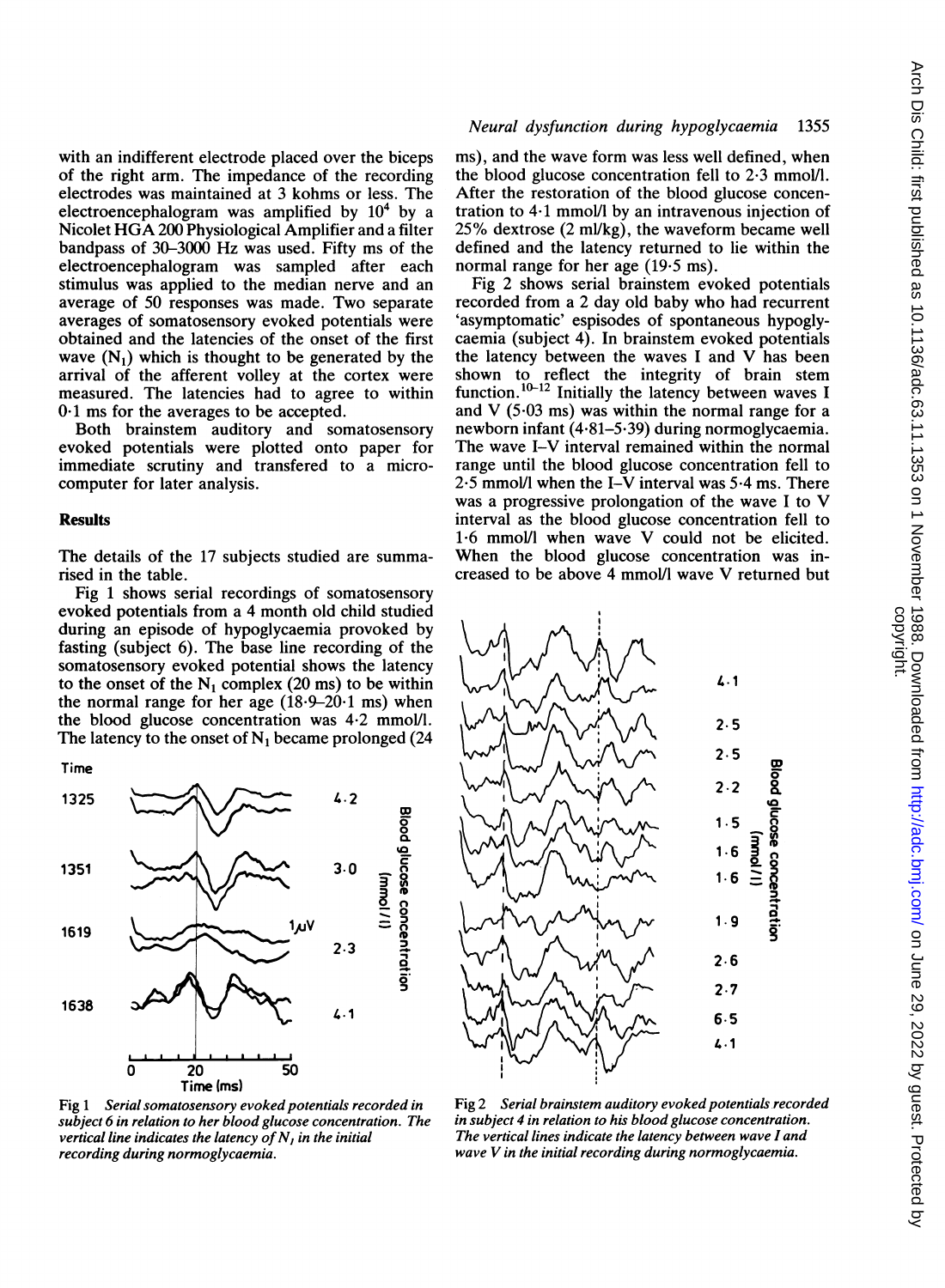#### 1356 Koh, Aynsley-Green, Tarbit, and Eyre

with an abnormal wave I-V latency  $(5.63 \text{ ms})$ . Despite the maintenance of a blood glucose concentration above 4 mmol/l the wave I-V interval continued to be abnormally prolonged for 16 hours (fig 3).

Abnormal changes in the evoked potentials were recorded in 10 of the 17 children studied. The data for these subjects are summarised in the table. Of these 10 children, five were 'asymptomatic' (four of whom were newborn infants) and five were 'symptomatic'; there was no significant difference  $(0.05 < p < 0.1$ , Mann-Whitney U test) in the blood glucose concentration at which the evoked potentials became abnormal between the 'symptomatic' and the 'asymptomatic' groups (fig 4).

In these 10 subjects normal evoked potentials were recorded at blood glucose concentrations ranging from  $5.6-1.9$  mmol/l (bs<sup>1</sup>). The first abnormal changes in the evoked potentials were recorded in these 10 subjects in association with blood glucose concentrations ranging from 2.5 to 0.7 mmol $\overline{I}$  (bs<sup>2</sup>).

The evoked potentials returned immediately to normal in six children after the intravenous administration of 25% dextrose (2 ml/kg) or the intramuscular administration of glucagon  $(20 \mu g/kg)$ . In four (subjects 1, 8, 4, and 5) the evoked potentials remained abnormal for <sup>1</sup> hour, 1-5 hours, 16 hours, and two days, respectively, despite the presence of normoglycaemia.

In the remaining seven subjects no changes in the evoked potentials were observed; all but one of these children maintained their blood glucose concentrations above  $2.6 \text{ mmol/l}$  throughout the study. In subject 15 normal evoked potentials were recorded at a blood glucose concentration of 1-9 mmol/l.



Fig 3 The latency between waves I and V in the brainstem auditory evoked potentials recorded in subject 4 in relation to blood glucose concentration and the time from the onset of the study. The shaded area represents the normal range for the wave  $I-V$  latency (in ms) in the newborn period.



nearest to the time when the first abnormality in the evoked potentials was recorded in each subject. The subjects have been subdivided into those who were asymptomatic (b) and those who were symptomatic  $(c)$ . The shaded area identifies the neonatal subjects.

#### **Discussion**

It is now nearly 30 years since Cornblath and his colleagues established hypoglycaemia to be an important cause of morbidity and mortality in the newborn infant,<sup>1</sup> and yet the definition and the management of hypoglycaemia continues to be a controversial and confused topic in paediatrics.<sup>5</sup>

Glucose has a dual role for normal brain function: as the major metabolic fuel, and as a precursor of essential macromolecules during the rapid phase of brain growth. $^{13}$  It is likely, therefore, that hypoglycaemia is particularly harmful in childhood, especially in the newborn period.

It is a common belief that 'asymptomatic' hypoglycaemia is less important than 'symptomatic' hypoglycaemia.6 This is not supported by our findings where there was demonstrable neural dysfunction in children with blood glucose concentra-<br>tions of less than 2.6 mmol/l irrespective of whether 1.1 1.0 1.5 2.0 2.5 5<br>
Blood glucose concentration (mmol /1)<br>
Fig 4 (a) The blood glucose concentration that was drawn<br>
mearest to the time when the first abnormality in the evoked<br>
potentials was recorded in each subject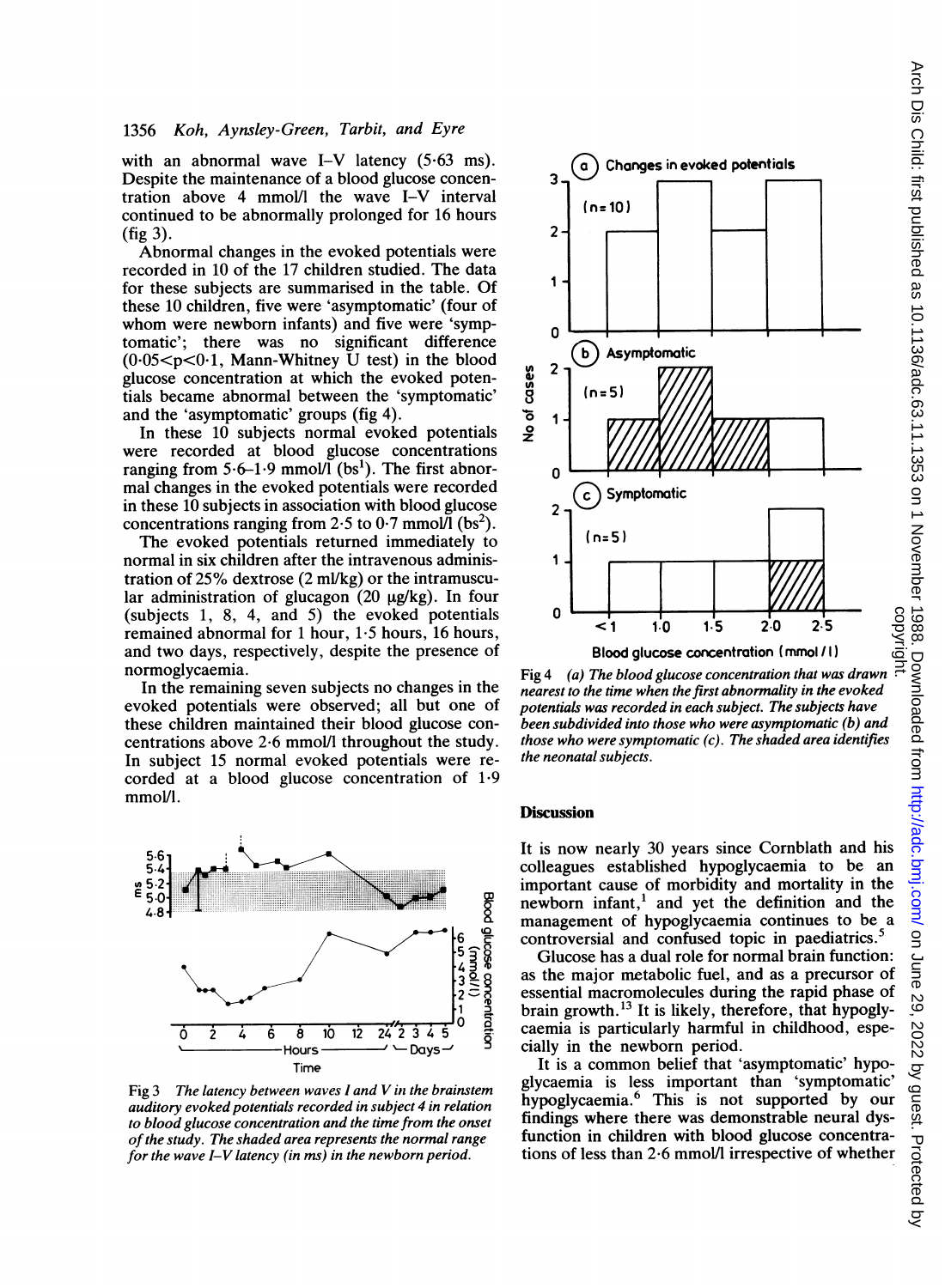Arch Dis Child: first published as 10.1136/adc.63.11.1353 on 1 November 1988. Downloaded from http://adc.bmj.com/ on June 29, 2022 by guest. Protected by<br>copyright. Arch Dis Child: first published as 10.1136/adc.63.11.1353 on 1 November 1988. Downloaded from Lownloaded from Dis Child: first pune 29, 2022 by guest. Protected by

there were clinical signs. Clinical signs of disturbed neural function in the newborn baby and young child are often subtle and they may not be noted consistently even by experienced observers.<sup>6</sup> The data from our study suggest the division between 'symptomatic' and 'asymptomatic' hypoglycaemia is artificial and may result in treatment being delayed or witheld.

The belief that 'asymptomatic' hypoglycaemia is not harmful has arisen mainly from the findings of three follow up studies,  $14^{4}$   $15$  the largest of which is by Koivisto and his colleagues.<sup>14</sup> In their analysis of the outcome of 151 children who had had blood glucose concentrations of less than 1-1 mmol/I in the neonatal period they found that those babies with no abnormal clinical signs during the hypoglycaemia had <sup>a</sup> better outcome than those in whom abnormal clinical signs were reported. There was, however, a similar incidence of 'doubtful' outcomes in the 'asymptomatic' and 'symptomatic' groups and if the babies who had hypoglycaemic seizures were excluded from the 'symptomatic' group, there was no significant difference between the outcome of the 'symptomatic' group and the 'asymptomatic' babies. On this basis Koivisto et al in fact recommended 'that asymptomatic hypoglycaemia should be detected by a screening system and if it persists should be treated to avoid possible permanent central nervous system damage'.

The study by Pildes and her colleagues emphasises the need for longer term follow up of the higher mental functions of children after episodes of hypoglycaemia.7 The results of their psychological tests suggested that as verbal skills became important in the evaluation of intellectual performance (between 5-7 years of age) a larger proportion of the hypoglycaemic children had Stanford-Binet scores below 86 in comparison with the control group. The findings by Haworth and McRae<sup>15</sup> and those of Koivisto's group can be criticised because both had very short follow up periods ranging from eight to 30 months.

Other investigators have studied the acute effects of hypoglycaemia on neurological function as assessed by the electroencephalogram and have shown there to be abnormalities in children during episodes of blood glucose concentrations below  $2\cdot\tilde{2}$  mmol/l.<sup>3</sup> The electroencephalogram is, however, a nonspecific measure of brain function. It is difficult from these studies to determine the blood glucose concentration below which neural dysfunction occurs in neural pathways with a high rate of glucose utilisation.

The recording of evoked potentials allows objective serial measurements of neural function in specific pathways in relation to the blood glucose

# Neural dysfunction during hypoglycaemia 1357

concentration. In this study we chose to measure the potentials evoked in neural pathways with a high rate of glucose utilisation. Studies investigating local cerebral glucose metabolism in newborn and adult primates have shown that the rate of glucose utilisation is highest in the inferior colliculus (commonly accepted as the generator of wave V in brainstem auditory evoked potentials) and that there are relatively high rates of glucose utilisation in the rest of the auditory pathway.16 Layer IV of the cortex, the site of sensory afferent fibre input to the somatosensory areas of the cortex, $17$  was also shown to have a high rate of glucose utilisation. It is reasonable, therefore, to propose that the measurement of neural activity in the somatosensory and the auditory pathways provides a sensitive index of the lowest blood glucose concentration compatible with normal neural function.

Although abnormalities in evoked potentials have been shown to be of prognostic importance in other clinical situations,  $10^{12}$  there have been no previous studies in children relating acute changes in sensory evoked potentials to the blood glucose concentration.

Our studies show that neural dysfunction occurs in children in association with low blood glucose concentrations. In two subjects (subjects 4 and 7) neural dysfunction was recorded at blood glucose concentrations as high as  $2.5$  mmol/l (see table; bs<sup>2</sup>). There was intersubject variability, however, with normal evoked potentials being recorded in four subjects (subjects 1, 3, 2, and  $15$ ) in association with blood glucose concentrations of 2-4, 2-1, 1-9, and  $1.9 \text{ mmol/l}$ , respectively (see table; bs<sup>1</sup>). It is possible that several factors contribute to this intersubject variability. First, there may be different critical concentrations of blood glucose for normal neural function in individual subjects. Second, the rate of fall of the blood glucose concentration and the duration of hypoglycaemia may determine the presence and degree of abnormal neural function. Without continuous measurements of the blood glucose concentrations it was not possible in our study to determine the relative importance of these factors. Third, it has been suggested that ketone bodies can be used for energy by the brain and may therefore have a protective effect during episodes of hypoglycaemia. Owen and his colleagues showed in adult man during starvation that alternative substrates particularly ketone bodies can be used by the brain.18 Cerebral utilisation of ketones has been shown subsequently in children<sup>19</sup> and in young animals.<sup>20</sup>

Our data provide conflicting results concerning the protective effect of high concentrations of blood ketone bodies during hypoglycaemia. Eleven sub-